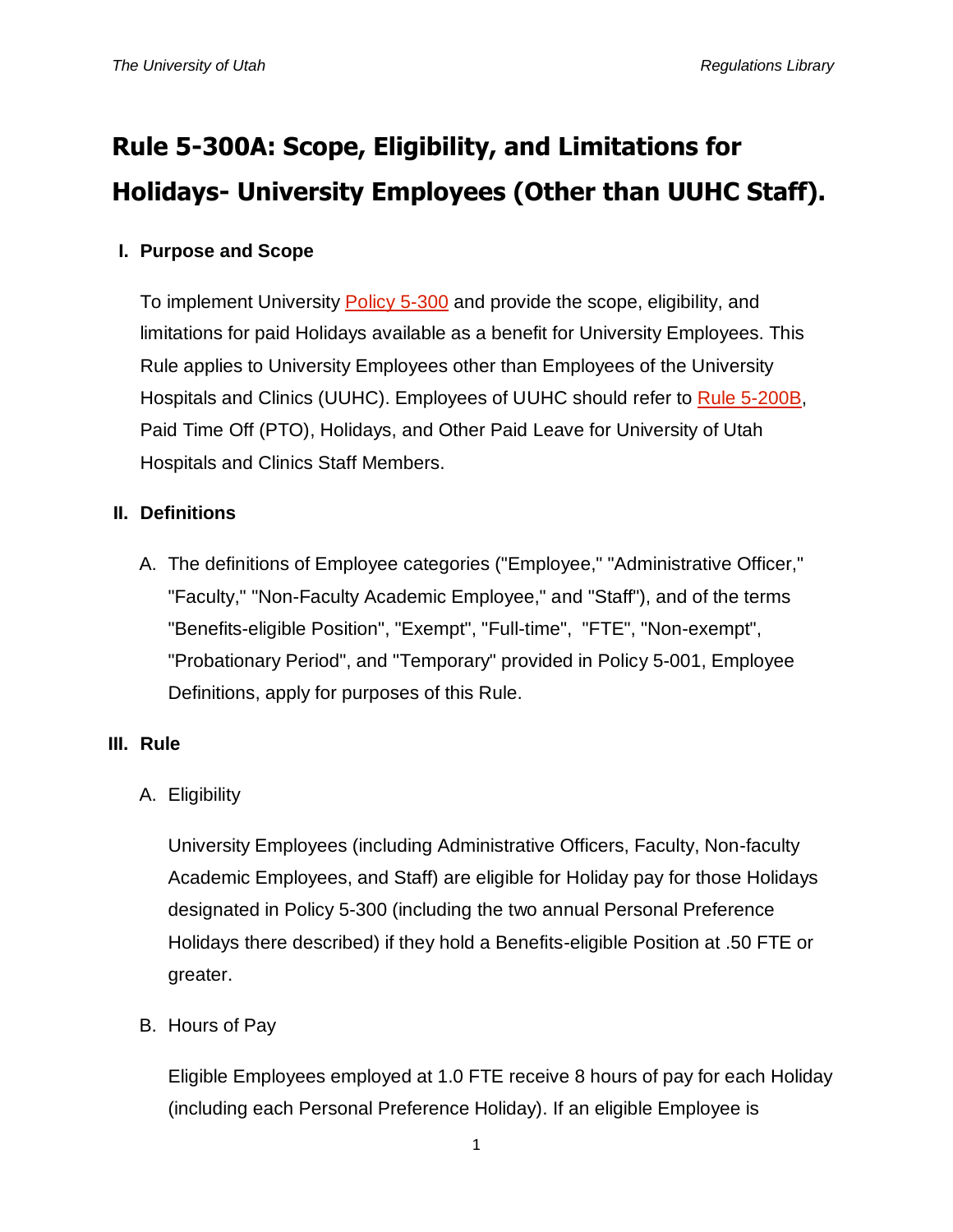employed at less than 1.0 FTE (but at least .50 FTE) the paid Holiday hours are prorated by the Employee's percentage of FTE.

- C. Holidays
	- 1. Variations from Standard Holiday Schedule
		- a. An additional Holiday may be declared from time to time by the president of the University.
		- b. A Holiday falling on Saturday will be observed the preceding Friday.
		- c. A Holiday falling on Sunday will be observed the following Monday.
	- 2. Payment for a Holiday which occurs during a period of leave of absence without pay will be made only when the individual works at least one full day during the workweek in which the Holiday occurs or otherwise receives compensation for a portion of the work week by being on sick leave or paid vacation status.
	- 3. Holiday Premium Pay (and Overtime)
		- a. Staff in Non-exempt (hourly) positions who are eligible to receive Holiday pay and are required to and do work on a designated Holiday other than a Personal Preference Holiday, will be paid, in addition to regular pay, a premium payment equal to one-half of their base hourly rate for such hours worked on a Holiday.
		- b. Holiday premium pay is paid in addition to any overtime payment due. Premium pay for a Holiday worked will not be included in determining the regular hourly rate of pay for the purpose of calculating overtime payments.
		- c. Employees in Temporary positions are not eligible for Holiday premium pay.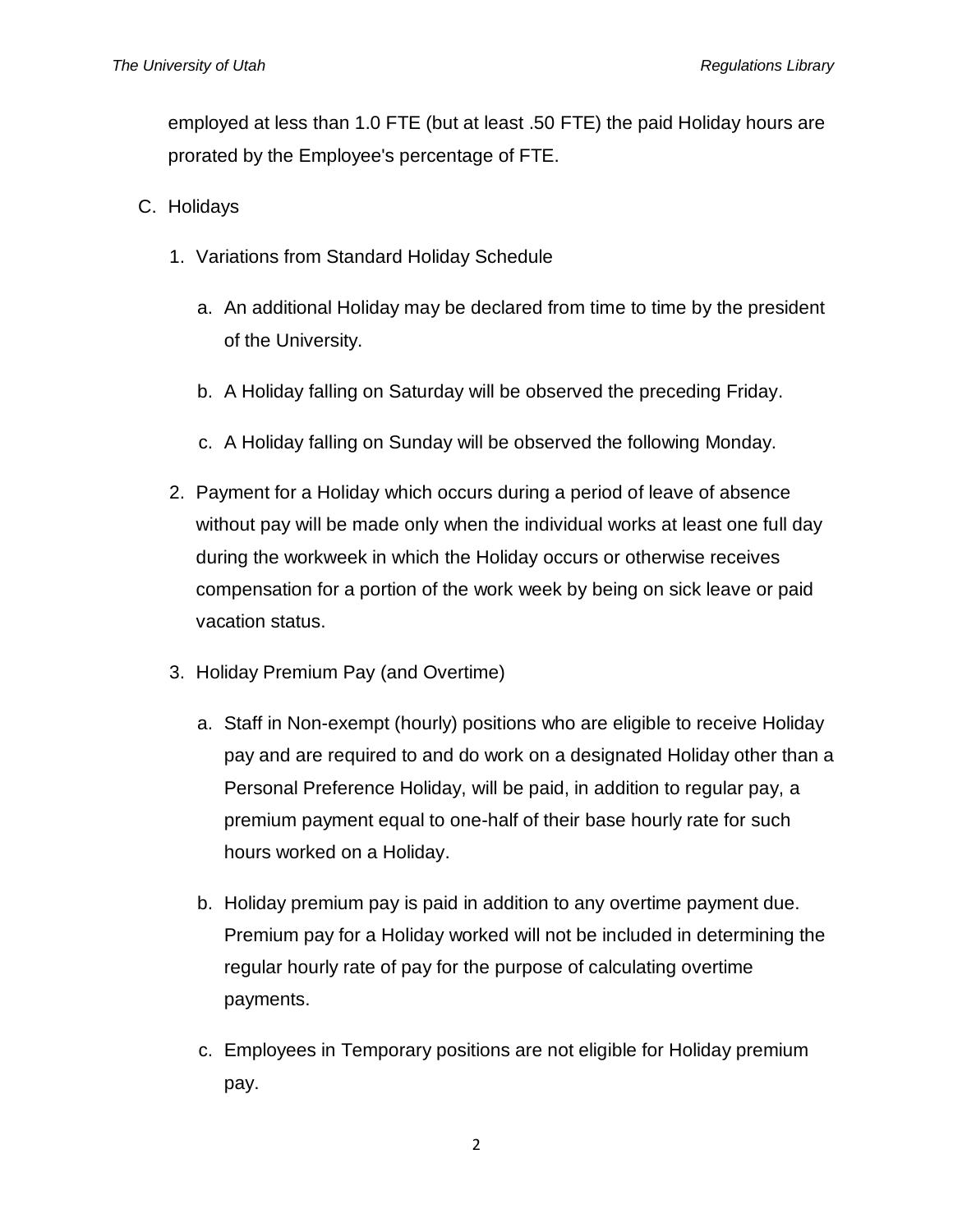- d. Holiday hours are only considered in the computation of overtime if the hours were actually worked.
- 4. Employees in Benefits-eligible Positions (both Exempt and Non-exempt) who are required to and do work on a Holiday (other than a Personal Preference Holiday) shall receive equal time off (not to exceed 8 hours), which shall be scheduled at the mutual convenience of the Employee and the employing unit. The equal time off alternative Holiday should be scheduled within the same pay period, if possible, or will be scheduled within the current fiscal year. Exception: If the equal time off is not taken because the Employee terminates or management is unable or chooses not to reschedule the Holiday time off, the eight hours will be paid as time at the base hourly rate. For Staff in Non-exempt positions, the equal time off granted in this paragraph is in addition to the Holiday premium pay in paragraph 3 above.
- 5. In the event a University of Utah Hospitals and Clinics Employee in a position governed by [Rule 5-200B](http://regulations.utah.edu/human-resources/rules/rule_5-200B.php) (PTO) transfers to a University position governed by this Rule 5-300A, all accrued Holiday Leave from the UUHC position will be paid to the Employee upon transfer.
- D. Personal Preference Holidays
	- 1. The two Personal Preference Holidays (which eligible Employees receive under Policy 5-300) accrue annually on January 1.
	- 2. A new Employee is eligible for Personal Preference Holidays based on his/her date of hire:

| Hire Date                | <b>Personal Preference Holidays</b> |
|--------------------------|-------------------------------------|
| January 1                | 2 days                              |
| January 2 through June 1 | 1 $\frac{1}{2}$ days                |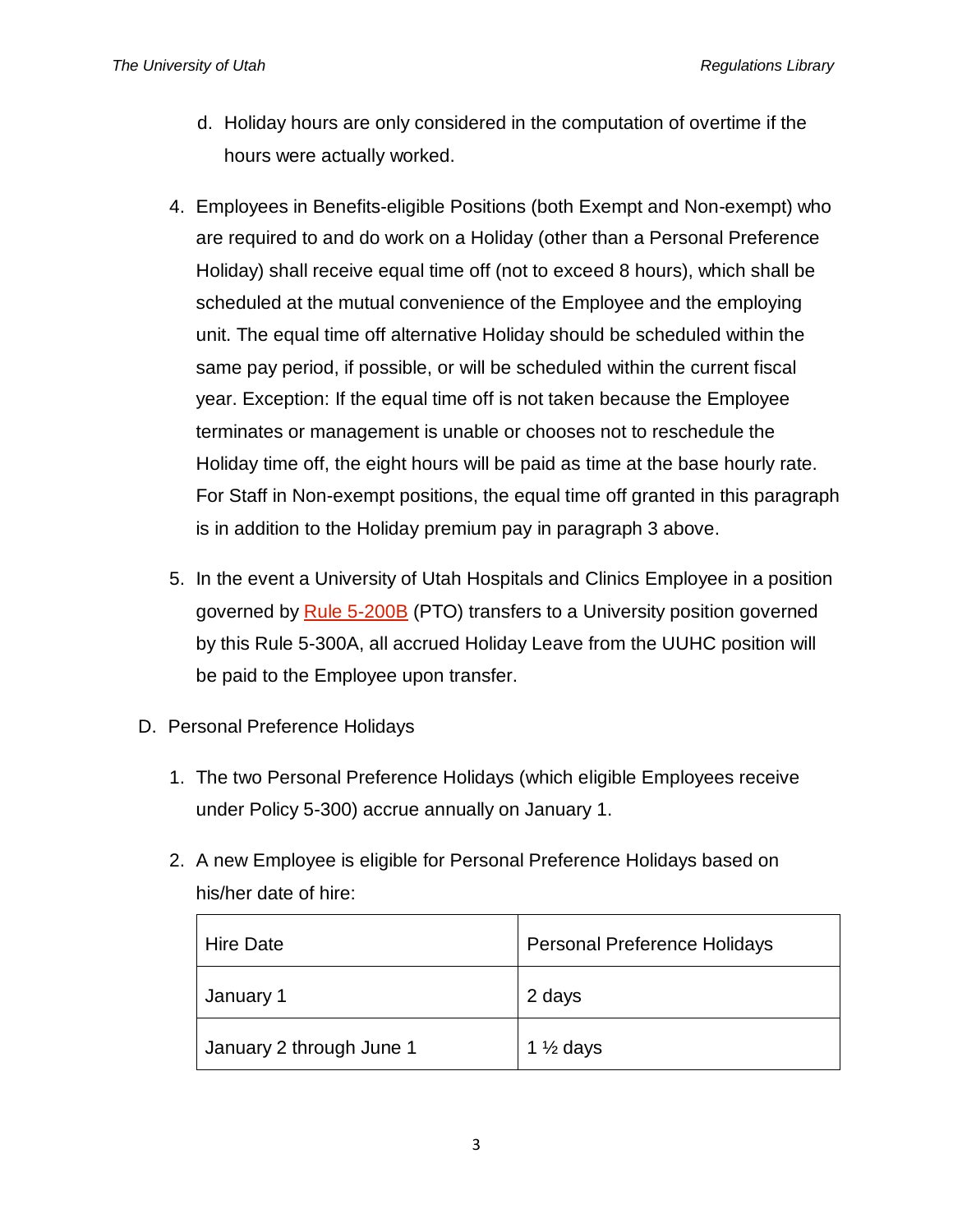| June 2 through November 1                                         | 1 day |  |
|-------------------------------------------------------------------|-------|--|
| Employees hired November 2 or after are not eligible for Personal |       |  |
| Preference Holidays until the following January 1.                |       |  |

- 3. Scheduling of use of a Personal Preference Holiday is at the discretion of the Employee, provided that notice is given to the Employee's supervisor within a reasonable time, but not less than five work days before the scheduled date. The notice need not state any reasons why the specified date was selected as a Personal Preference Holiday. An Employee ordinarily shall have a right to take a Personal Preference Holiday upon the date specified in the notice, unless the Employee's supervisor determines that emergency or other highly unusual circumstances require the Employee to work on that date in order to prevent serious interference with or substantial harm to University business, property, personnel, programs, or activities.
- 4. If an Employee uses their Personal Preference Holidays for religious holidays and wishes to observe additional religious holidays, time off must be arranged in advance and will be deducted from the Employee's accrued vacation. Supervisors are encouraged to make every effort to grant these requests consistent with business necessity.
- 5. Use of Personal Preference Holidays should be arranged in advance and authorized by the responsible supervisor so that the efficiency of the organizational unit is not compromised.
- 6. An Employee may take a maximum of two Personal Preference Holidays during each calendar year. Failure to use a Personal Preference Holiday in any calendar year constitutes a waiver of the Personal Preference Holiday privilege for that year to the extent of such non-use, and an unused Personal Preference Holiday does not accumulate into the following calendar year. No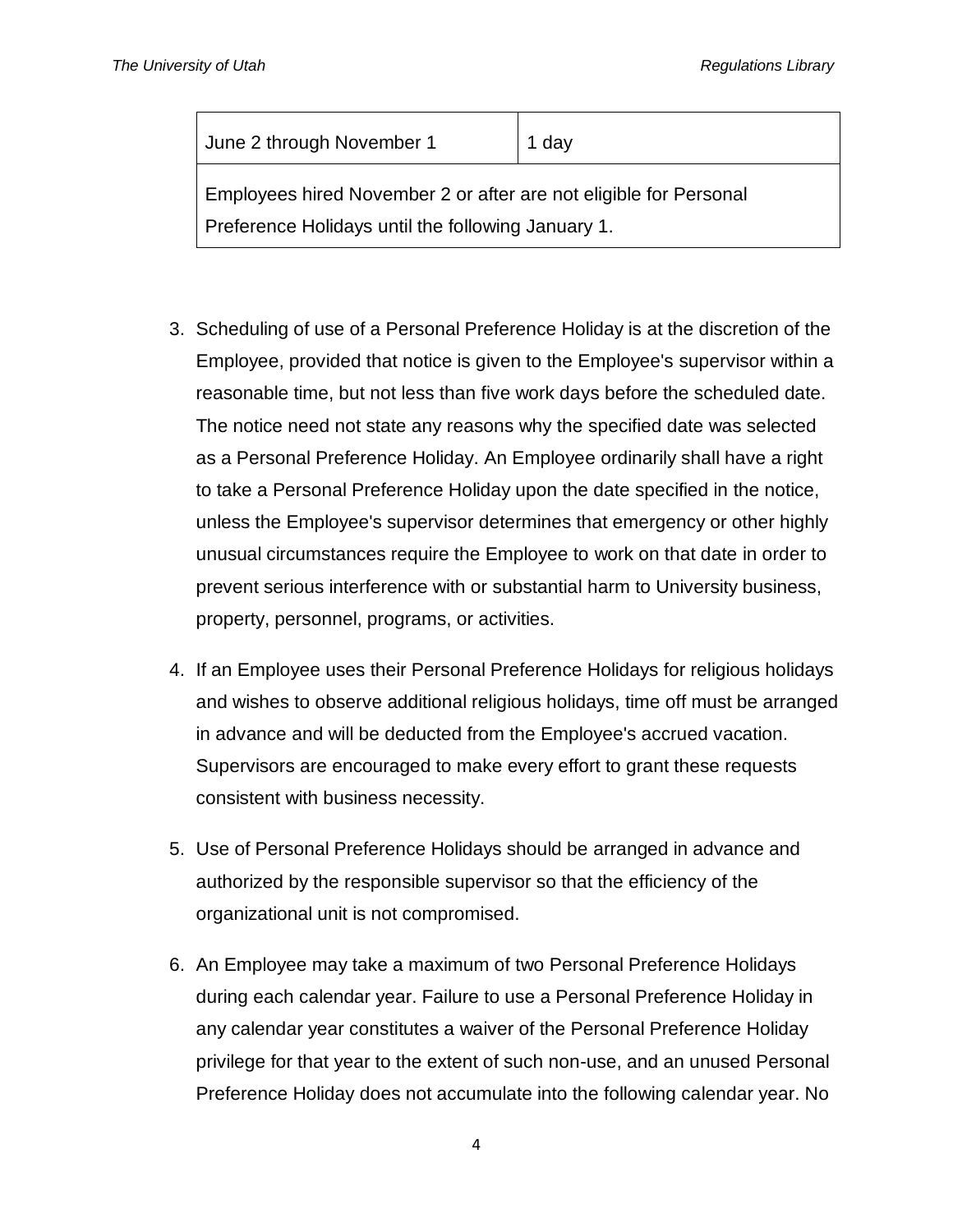payment is made upon termination for unused Personal Preference Holiday time.

7. Actual use of Personal Preference Holidays shall be reported, together with reporting of other data relating to time and attendance, in accordance with established University Procedures.

*[Note: Parts IV-VII of this Regulation (and all other University Regulations) are Regulations Resource Information – the contents of which are not approved by the Academic Senate or Board of Trustees, and are to be updated from time to time as determined appropriate by the cognizant Policy Officer and the Institutional Policy Committee, as per [Policy 1-001](http://www.regulations.utah.edu/general/1-001.html) and [Rule 1-001.](http://www.regulations.utah.edu/general/rules/R1-001.html)]*

#### **IV. Rules, Procedures, Guidelines, Forms and other Related Resources**

A. Policies

#### [Policy 5-300:](http://regulations.utah.edu/human-resources/5-300.php) Holidays

- B. Procedures
- C. Guidelines
- D. Forms
- E. Other related resource materials

[Rule 5-200B:](http://regulations.utah.edu/human-resources/rules/rule_5-200B.php) Paid Time Off for University of Utah Hospitals and Clinics

#### **V. References (Reserved)**

**VI. Contacts**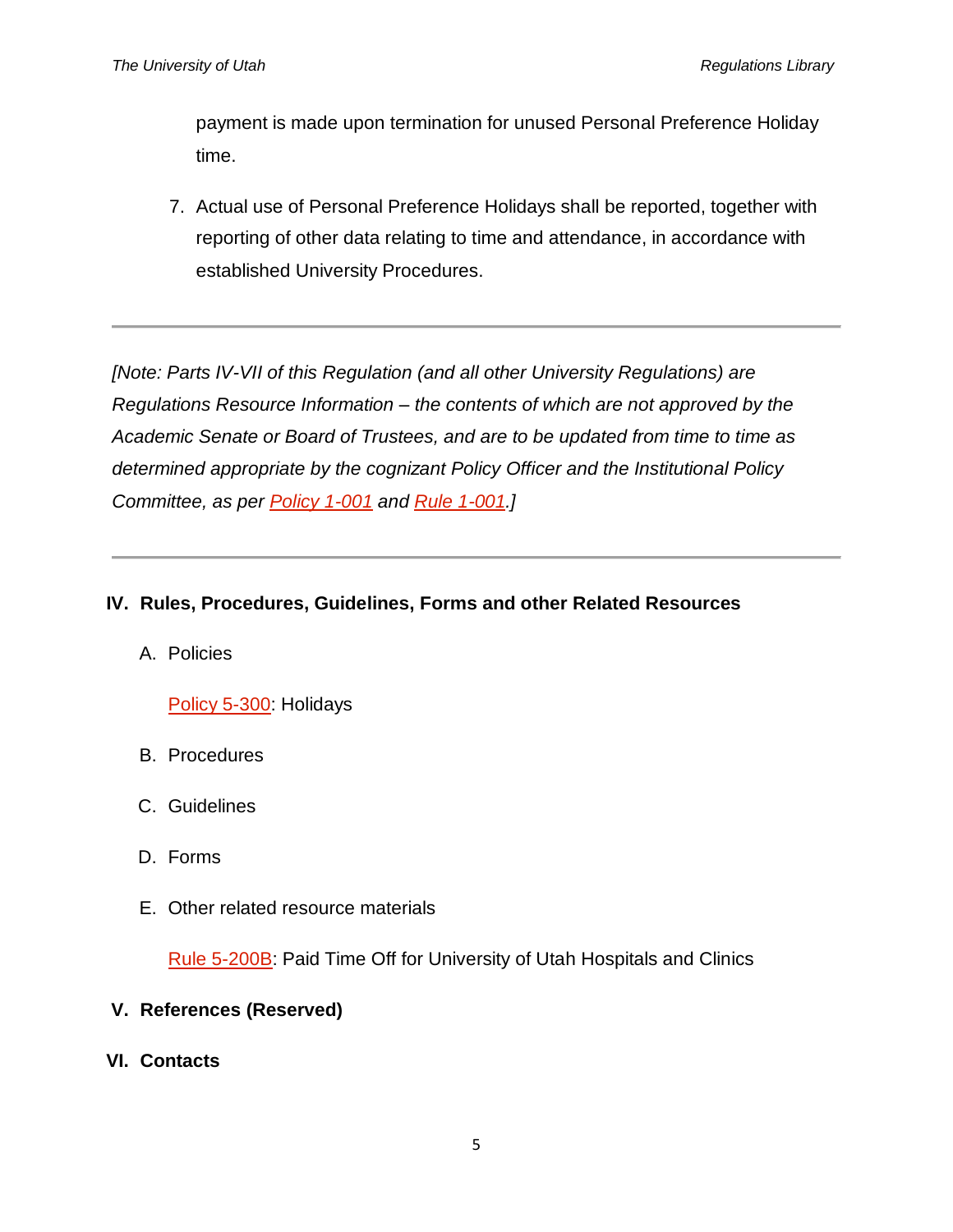The designated contact officials for this Policy are:

- A. Policy Owner (primary contact person for questions and advice): the University's Director of Benefits
- B. Policy Officers: the University's Chief Human Resources Officer.

These officials are designated by the University President or delegee, with assistance of the Institutional Policy Committee, to have the following roles and authority, as provided in [University Rule 1-001:](http://regulations.utah.edu/general/rules/R1-001.php)

*"A "Policy Officer" will be assigned by the President for each University Policy, and will typically be someone at the executive level of the University (i.e., the President and his/her Cabinet Officers). The assigned Policy Officer is authorized to allow exceptions to the Policy in appropriate cases.... "*

*"The Policy Officer will identify an "Owner" for each Policy. The Policy Owner is an expert on the Policy topic who may respond to questions about, and provide interpretation of the Policy; and will typically be someone reporting to an executive level position (as defined above), but may be any other person to whom the President or a Vice President has delegated such authority for a specified area of University operations. The Owner has primary responsibility for maintaining the relevant portions of the Regulations Library... .[and] bears the responsibility for determining which reference materials are helpful in understanding the meaning and requirements of particular Policies... ."* University Rule 1-001-III-B & E

#### **VII. History**

Current Version:

Rule 5-300A: Rev.0

Approved by the Academic Senate on September 8, 2014

6